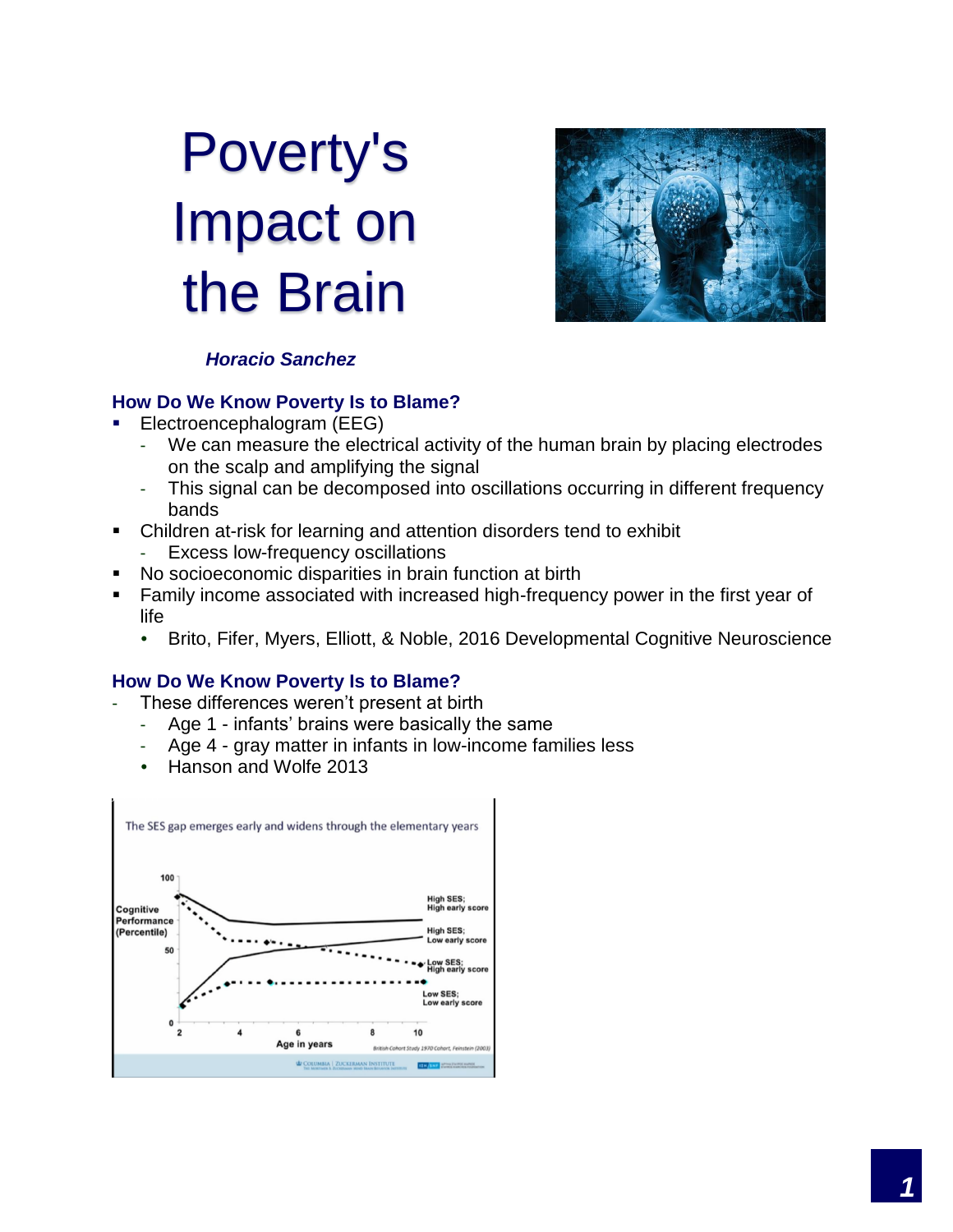#### **Socioeconomic status is strongly associated with cognitive ability and achievement during childhood and beyond.**

- Predicts IQ
	- (Liaw & Brooks-Gunn, 1994; Smith, Brooks-Gunn& Klebanov, 1997)
- Achievement test scores
	- (Brooks-Gunn, Guo & Furstenberg, 1993)
- Grade retentions and functional literacy
	- (Baydar, Brooks-Gunn & Furstenberg, 1993)
- Stronger associations with cognitive performance than health and behavior
	- (Duncan, Yeung, Brooks-Gunn & Smith, 1998)

## **What Poverty Does to the Human Brain**

- A study found children living in households just above the federal poverty level had Gray matter volumes 3 to 4 percentage points below the norm
- Children living below the federal poverty line
	- Gray matter volumes were 8 to 10 percent below the norm
- On average, these kids performed 4 to 7 points worse on standardized tests.
	- Hair, N. L., Hanson, J. L., Wolfe, B. L., & Pollak, S. D. (2016). Association between child poverty and academic achievement-in reply. JAMA Pediatrics, 170(2), 180.



# **The Attack on The Prefrontal Cortex**

- Another study found families with a yearly income of less than \$25,000
	- 6 percent less total brain surface area than kids from families reporting more than \$150,000
- As parental income dropped, so did performance on cognitive tests.
- The gap was especially pronounced in areas involved in language, reading, executive functions, and spatial skills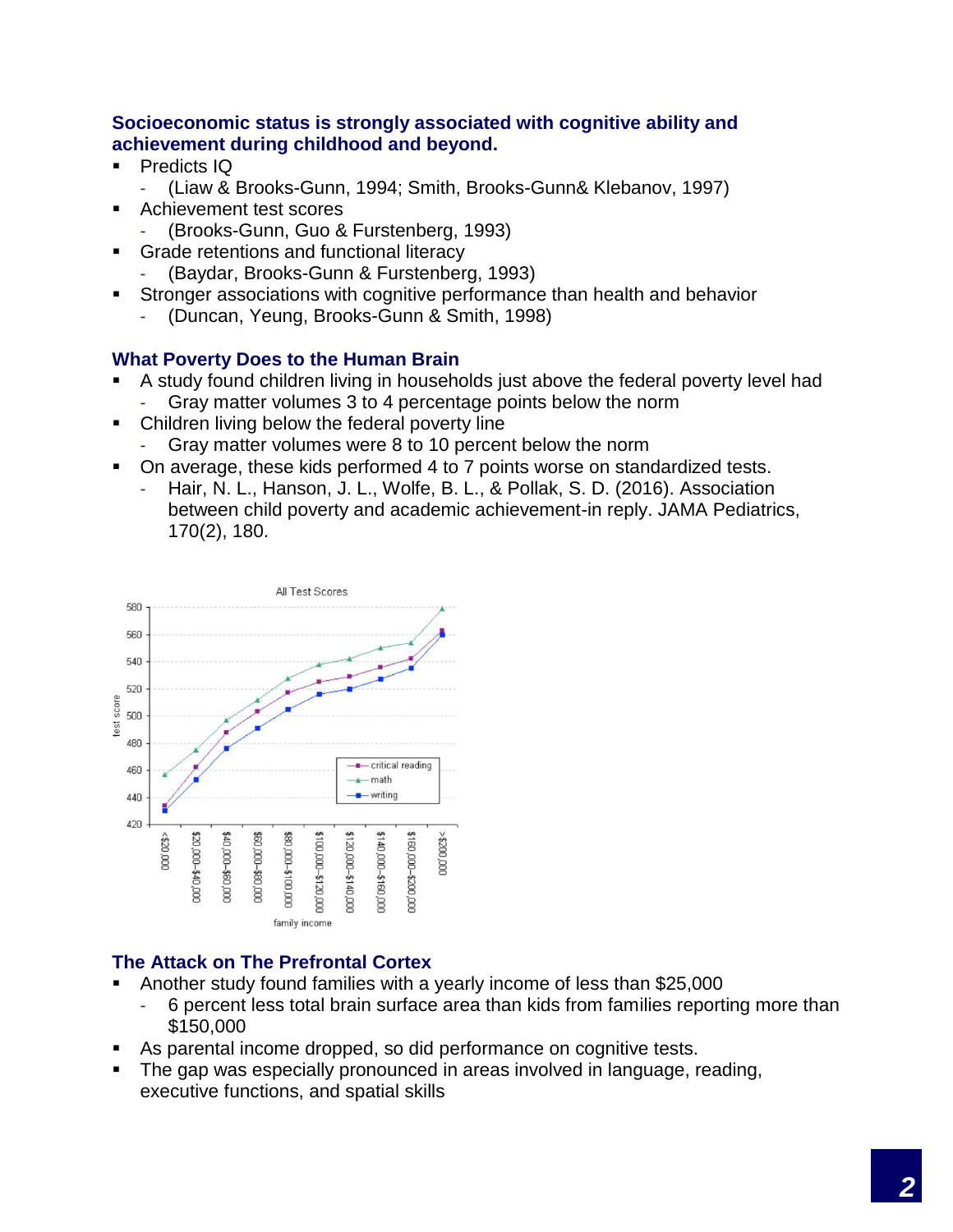- Noble, Kimberly & Houston, Suzanne & Brito, Natalie & Bartsch, Hauke & Kan, Eric & M Kuperman, Joshua & Akshoomoff, Natacha & Amaral, David & S Bloss, Cinnamon & Libiger, Ondrej & Schork, Nicholas & S Murray, Sarah & J Casey, B & Chang, Linda & M Ernst, Thomas & Frazier, Jean & Gruen, Jeffrey & Kennedy, David & van zijl, Peter & R Sowell, Elizabeth. (2015). Family Income, Parental Education and Brain Structure in Children and Adolescents. Nature Neuroscience. 18. . 10.1038/nn.3983.

#### **Greater Surface Area Associated with Intelligence**

"By age 10, more intelligent children tend to have greater brain surface area than less intelligent children."

- Kimberly Noble, MD, Ph.D. 2015

#### **Which core cognitive systems are most highly impacted by SES?**

- Executive function
- Visuospatial skills
- Memory
- Language



#### **Poverty Requires a Three-Prong Approach**

- 1. Modify how we provide instruction
- 2. Build skills to overcome specific skill deficits
- 3. Address capacity issues

#### **Modify How We Provide Instruction**

#### **Neuroscience Big Takeaways Concerning Learning**

**1. The Importance of Repetition In Learning** 

#### **The Brain Utilizes More Energy When Engaged in New Learning**

- There is a spike in energy, especially in the regions primarily responsible for the task.
- As mastery improves, the energy required will diminish.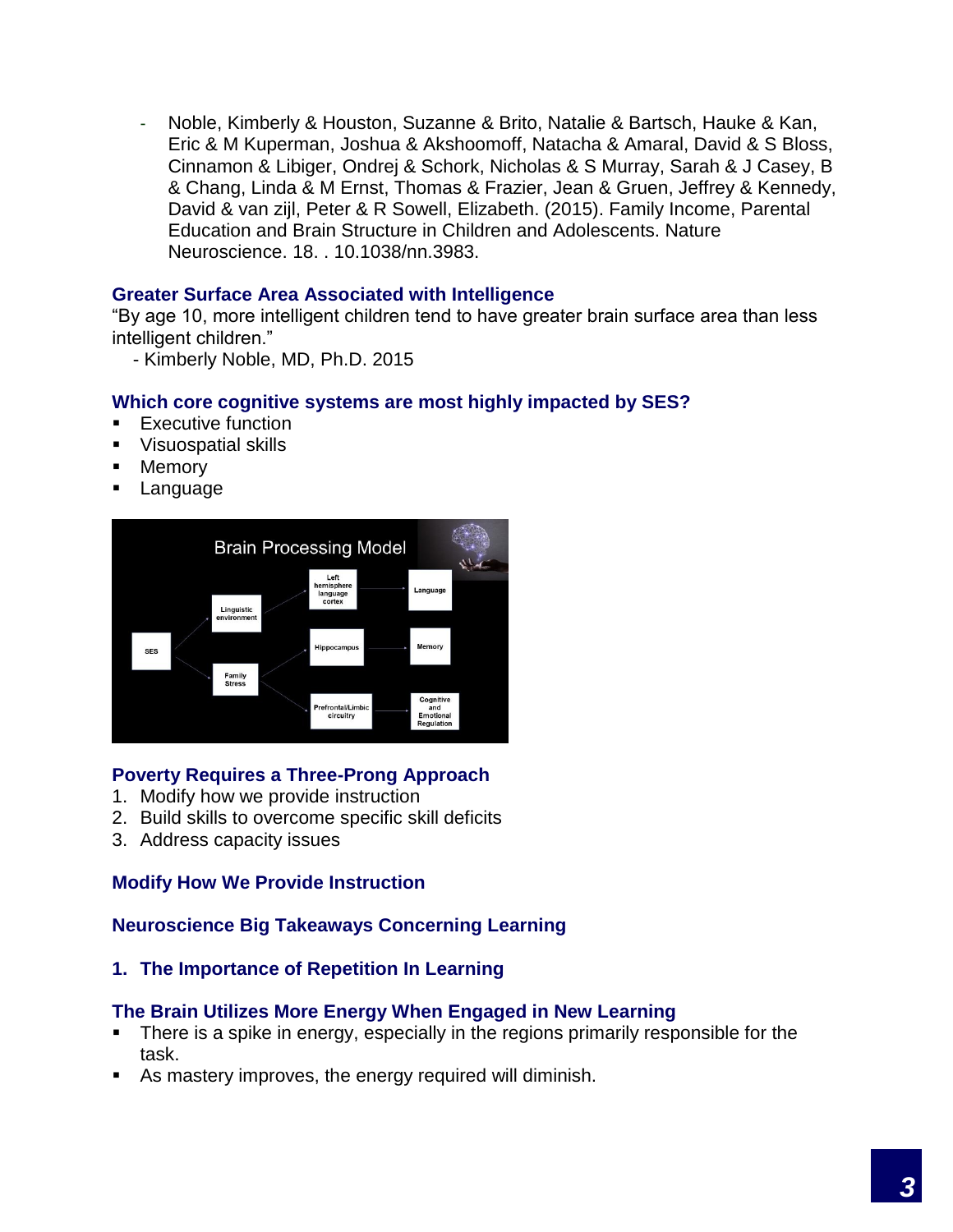▪ We all have a limit to the level of energy we can generate at one time or over an extended period of time.

## **The Human Brain Cannot Multitask**

#### **The NIH Study on Learning**

- For every section of learning, there are core elements which must be automated for students' brains to be able to grasp advanced concepts.
- **EXT** If it is not automated, all additional information taught will require too much energy resulting in reduced comprehension.

#### **What Are Teachers Required to Do?**

- **EXED** Identify essential core information for every section of learning in the curriculum
- Conduct quick reviews while teaching the section
- Have an efficient way for information to achieve automation

#### **Learning**

- A change in the connection of neurons
- **Enhanced learning is the ability to strengthen the connection between neurons** 
	- LTP (long-term potentiation) the process by which neurons are activated together
	- Over time resulting in the activation of one produces the activation of the network
	- The brain can bring back information at increased speeds with minimal effort

#### **Neurons That Fire Together Wire Together**

- **EXEC** Long-term potentiation
- Max Cynader
	- [1] Cynader, M (2013) "Enhancing the plasticity of the brain: Max Cynader at TEDxStanleyPark" https://www.youtube.com/watch?v=Chr3rQ6Vpcw
- Strategies
	- Chunk, symbols, rhythmic patterns, movement

#### **New to Familiar**

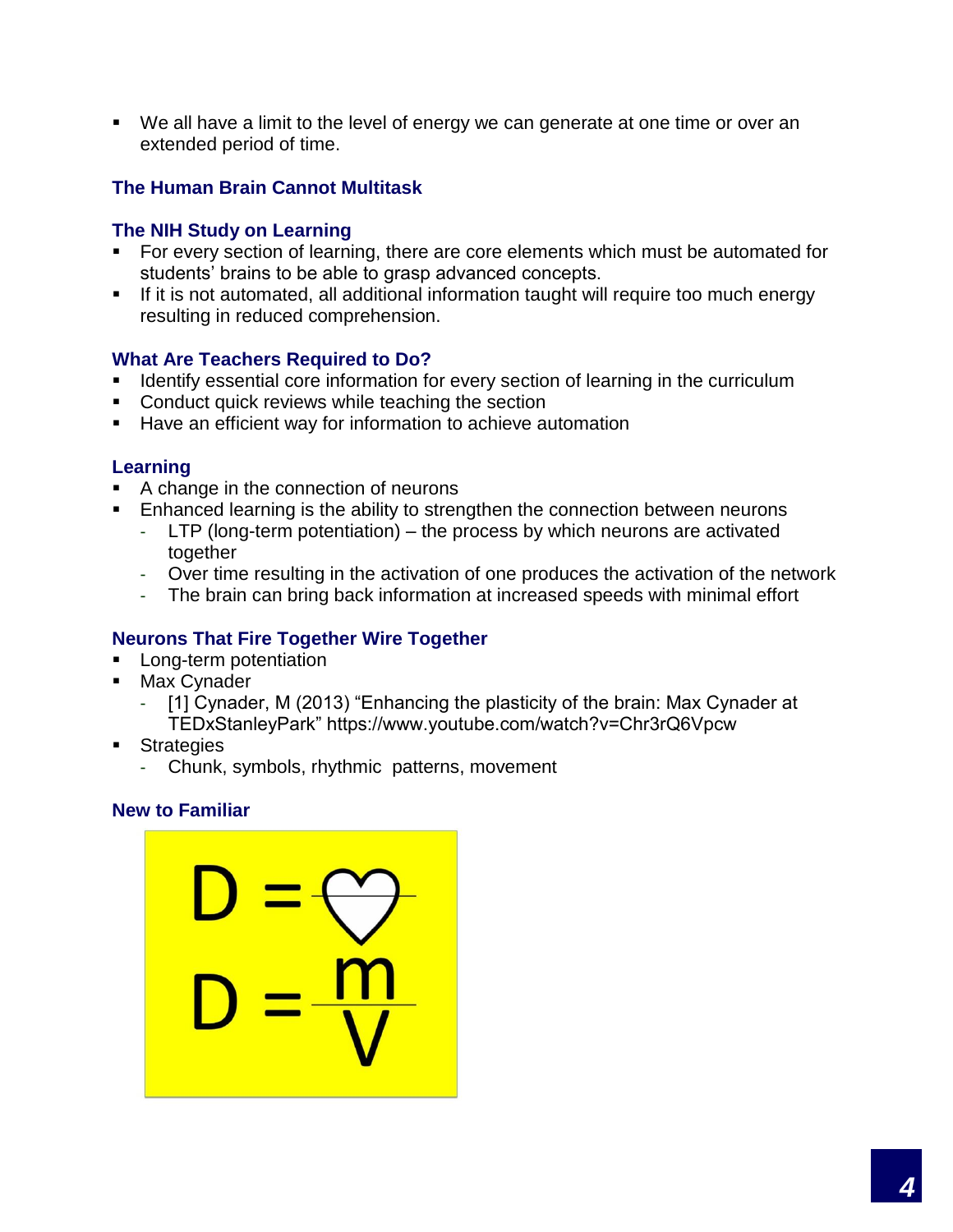## **Bloom's Five Year Study**

In 1986 a study of genius in six fields (concert pianists, sculptors, tennis stars, Olympic swimmers, research mathematicians, and research neurologists) found striking similarities

- Top 25 in their field under the age of 35
	- Took at least 12 to 16 years to get there
	- 25 to 50 hours of practice per week
	- All began learning-related skills very early

## **Bloom's Conclusions**

- Only at a level of automaticity can the brain make new and profound connections
	- Higher level connections cannot take place until certain related functions are automatic
- Numerous other researchers have also concluded that the clearest index of automaticity is that other conscious cognitive processes take place simultaneously (Bahrick and Shelly 1958; LaBerge and Samuels 1974)
	- It is not automatic until other conscious cognitive processes take place

# **2. Abstract Concepts Are Best Taught in a Brain-Compatible Manner**

## **Advanced Comprehension of Concepts Through Embodied Cognition**

#### **The Brain Cannot Fully Comprehend an Emotion Without Reenacting**

- A 2009 study used electromyography to measure facial muscle activity.
- Reading emotional words triggered subtle facial muscle activity that people express when experiencing those emotions.
	- Words that typically evoke disgust such as vomit, foul, anger, murder; stimulated increased activity in the facial muscles.
		- Lip
		- Nose
		- Brow
- No movement  $-$  no meaning
	- After you have done the movements repeatedly, there is cognitive understanding.
		- Niedenthal

## **Reduce the Body's Signals to the Brain and Lose Valuable Information**

- **In 2009 neurologists gave participants Botox injections to the forehead.** 
	- Muted activity in the amygdala
	- Participants asked to mimic unhappy expressions
- **•** Thwarting muscle activity jammed the neural circuits needed to fully process negative emotion.
	- No movement lost meaning
	- Bernhard Haslinger and his colleagues at the Munich University of Technology

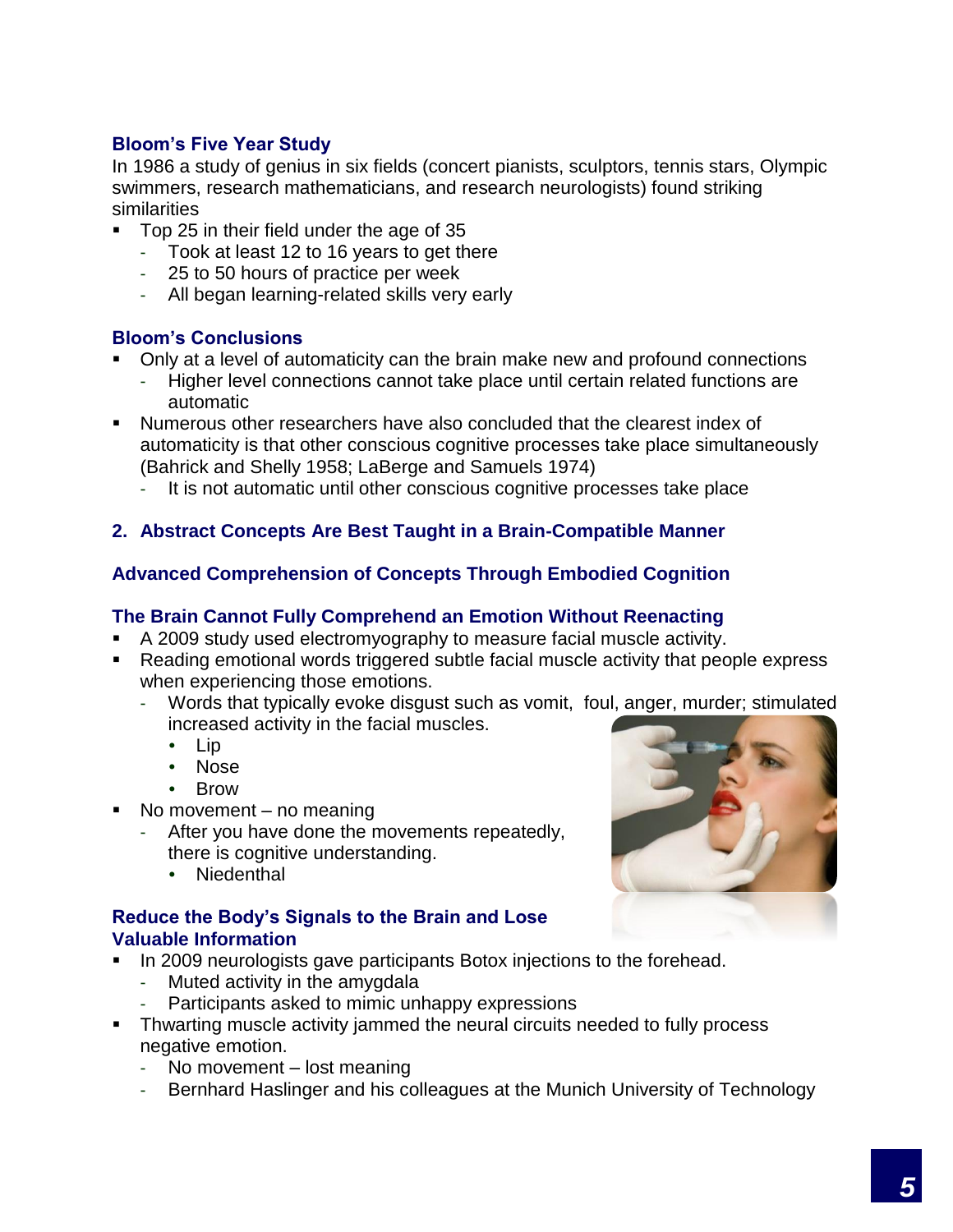## **Abstract Concept of Time**

- 2010 study using motion sensors to detect tiny movements
- **Participants thought about something in the past or future.** 
	- Thinking about the past caused people to sway about two millimeters backward.
	- Thinking about the future caused them to sway imperceptibly forward.
		- Psychologist Lynden Miles of the University of Aberdeen in Scotland

#### **Gestures as a Teaching Strategy**

- Students said aloud, "I want to make one side equal to the other side."
- Some students repeated the words and made hand movements that grouped two of the addends: for  $8 + 3 + 5 = +5$ .
	- Children made a V and placed it under the 8 and the 3.
	- Then they pointed at the blank with the same hand.
- **EXECUTE:** Students who gestured solved the most problems.
- Even students who gestured wrong, got more correct answers than did those who did not gesture about grouping at all.
	- A study published in 2009 Susan Goldin-Meadow

#### **3. Higher Level Thinking Should Be an Exercise in Connecting Prior Learning**

- Some of the Greatest Discoveries by the Act of Putting Information Together
	- James D, Watson (Nobel Prize winner)
- Discovered the structure of DNA
	- "In place of pencil and computers, the main working tools were molecular models superficially resembling the toys of preschool children. All we had to do was construct sets of models and begin to play."

#### **Build Skills to Overcome Specific Skill Deficits**



#### **Nurturance and Stress**

- Childhood parental nurturance influences hippocampal development
	- Rao et al, 2010, Neuroimage
- Childhood parental nurturance influences stress reactivity
	- Daniel Hackman
- Preschool and elementary school nurturance seems to be a stress reducer.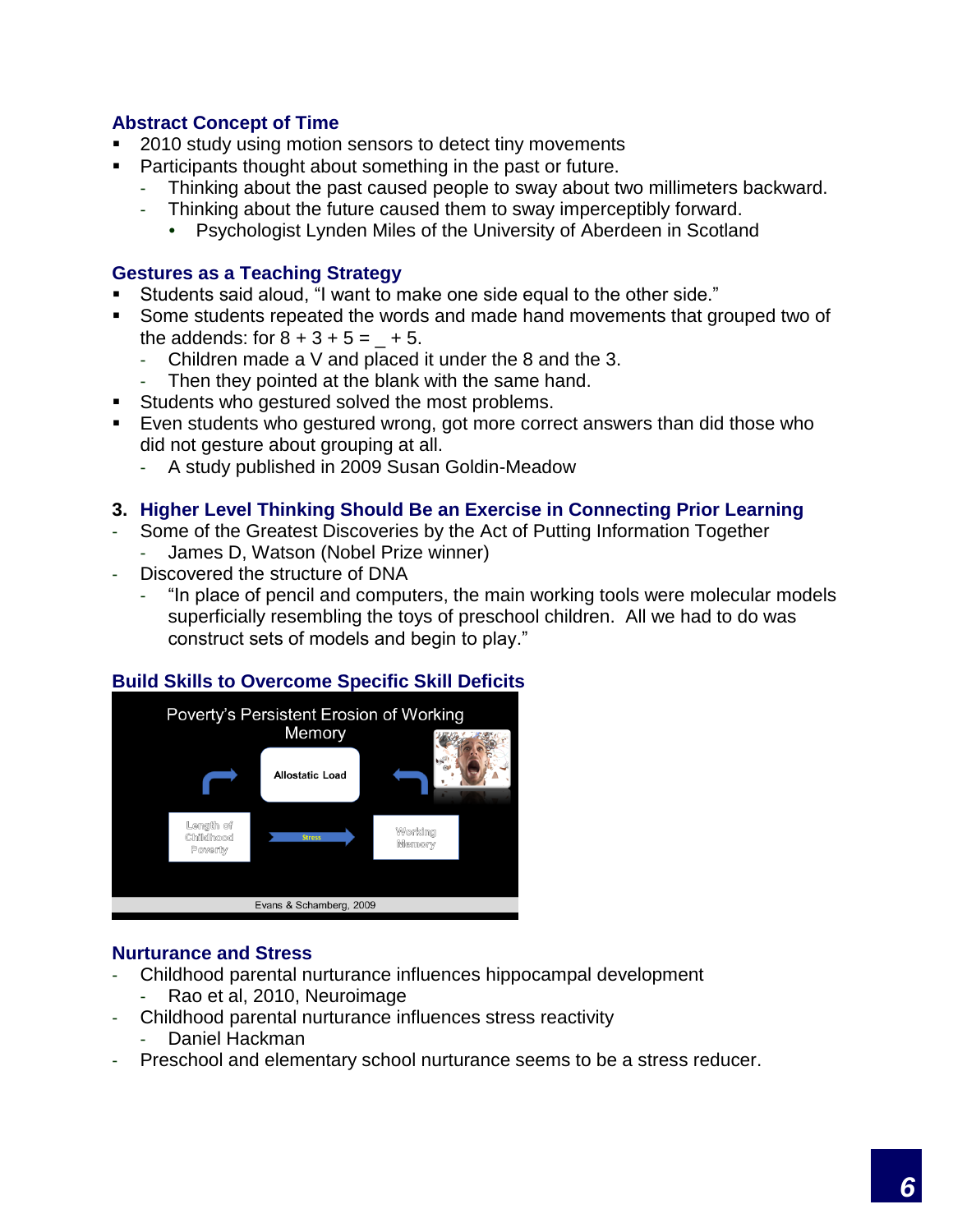## **Memorization Technique**

- Expression Mnemonics
	- "Every Good Boy Does Fine" can help you remember the lines of the treble clef in music (EGBDF).
- Music Mnemonics
	- Learned the alphabet through the ABC song
- Rhyming Mnemonics
	- "30 days hath September, April, June, and November"
- The Rhyming Peg System
	- For each number, you memorize an image of a word that rhymes with it.

## **Create a Memory Palace**

- You associate a location you're familiar with such as your apartment, the block you grew up on, or the route you take to work or school–with the items you're trying to remember.
	- Visually pegging (or "placing") to remember in places you already have strong memories of.
	- Mentally walk through this palace noticing distinctive features you can use to store things you want to remember.
	- The more visual, animated, and outrageous you can make your memories, the better.

## **Address Capacity Issues**

#### **Poverty Results in Loss of Grey Matter**

- Build grey matter  $-$  speed repetitive tasks
	- Juggle three-balls for three months increased brain gray matter in the cortex (Draganski, B., et al. 2004).

#### **Why Is Poverty Today Different?**

■ The most stressful part of lower socioeconomic status might not be deprivation but the subjective perception of our lower social standing.



■ A lower subjective perception of one's own social status correlated with reduced gray matter in the anterior cingulate.

## **Anterior Cingulate Processes Feelings of Empathy**

- Empathy is almost as important as procreation
- Sociopaths and psychopaths

#### **Empathy Definition**

The observation of an action or perception or emotional state in an individual that activates a corresponding representation in the observer.

## **Self-Reported Empathy Dropped over Last 30 Years**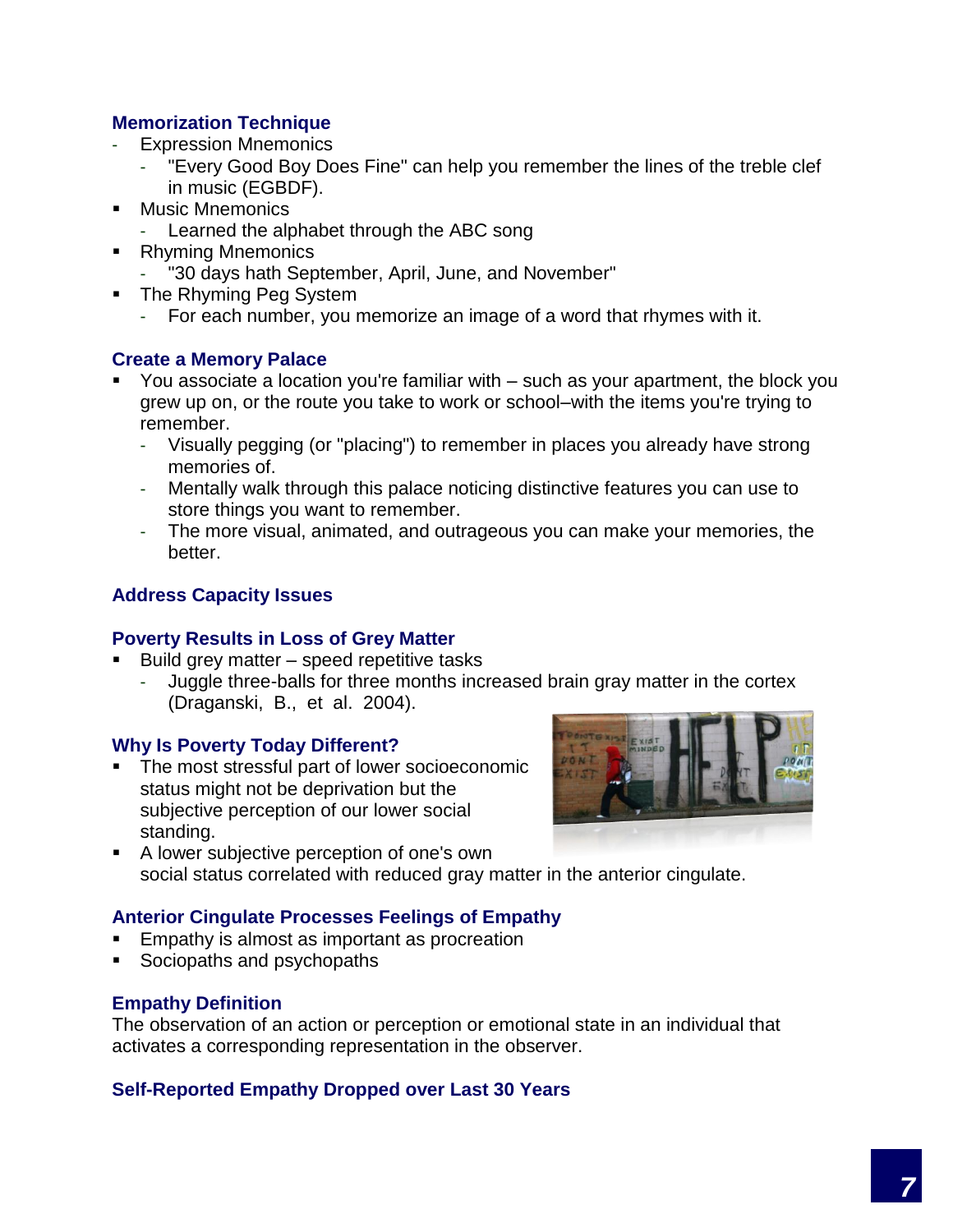- Analysis of some 14,000 college students surveyed over the last three decades. -Steve Mirsky; Sara H. Konrath of the University of Michigan at Ann Arbor
	- A healthier segment of the population
- Empathy really took a nosedive in the last 10 years. Jamil Zaki, "What, Me Care?"
	- The dramatic change in how young people communicated

## **Empathy Is Important**

- Key in social interaction
- **EXECUTE:** Imperative to learning
- Regulator of emotions and violent outbursts

## **Facial Expressions**

- Most highly differentiated and versatile set of neuromuscular mechanisms in man
- **The face reflects at least nine major emotions: interest, enjoyment, surprise,** distress, disgust, anger, shame, fear, and contempt.
- As emotions get higher, the amygdala takes control of facial muscles and nerves by configuring automated chemical responses to how the stimuli are being perceived.
- **Experiment**

# **Facial Expressions Impact Mood and Communicate Strong Messages**

- Communicate safety or threat
- **E** Numerous studies have found that we remember faces better if they look like yours.
- Insight into moods
	- Mimicking elicits empathy
- Alter mood by changing facial expressions

## **Hand Gestures**

- The limbic system takes control of hands quicker and more directly than any part of the body.
- Subconscious interpretation of truth
- **EXECT** First formal language in infants and in history
	- Improves infant language acquisition (Goodwyn, Acredolo, and Brown 2000)
		- Improves the number of verbal commands that a dog can learn

#### **Body Movement and Posture**

- **Dramatic movements and sustained body positions** 
	- Sustained more than two seconds a body movement becomes a posture
	- Mimicking someone's posture provides insight into their emotional state.
	- Mimicking body posture is a method to build rapport.

## **Self-Touch**

- Arousal level of the sympathetic nervous system—fight-or-flight response
- Cue that someone is stressed
- Method of self-medication

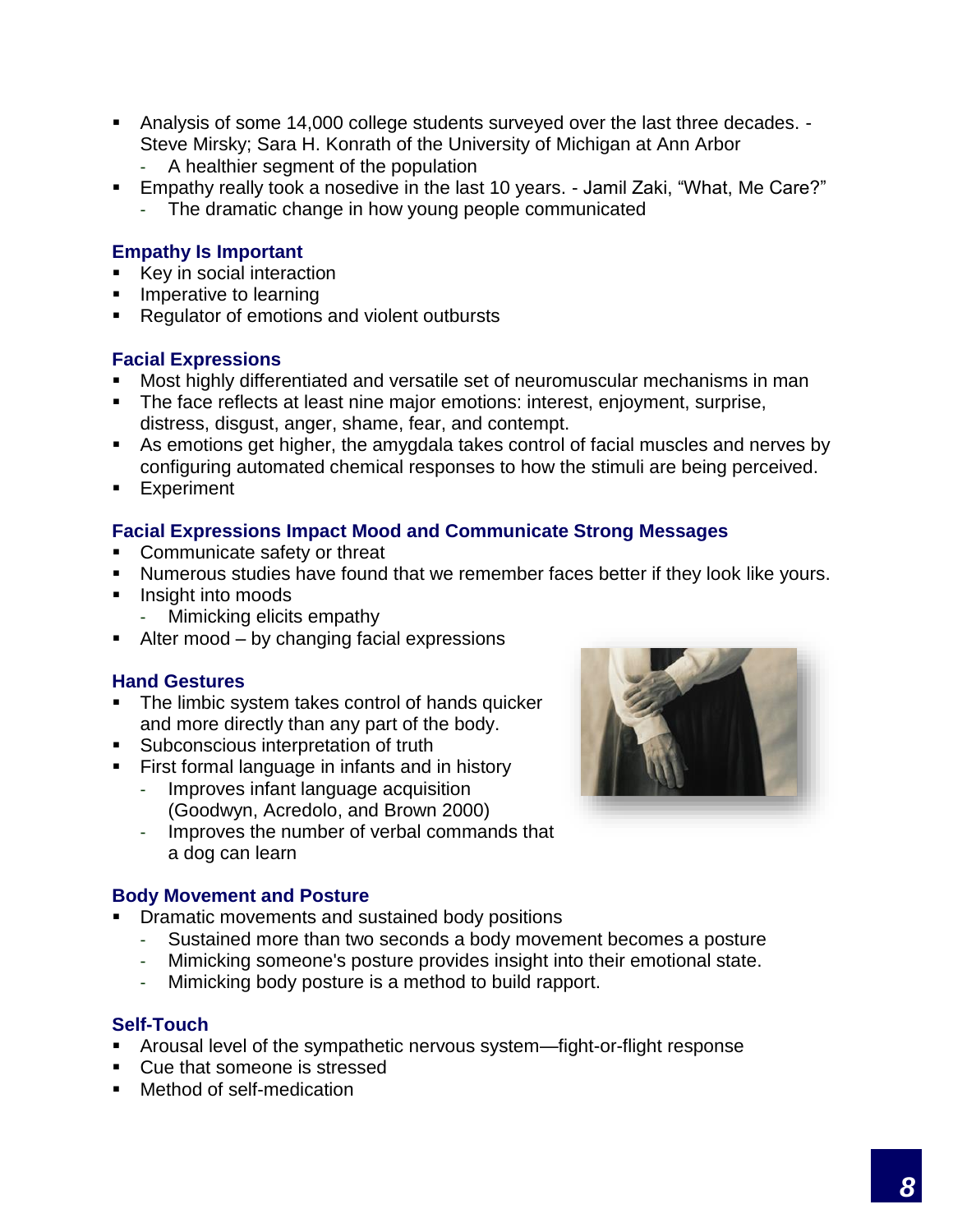- Sexual predators identifying victims with low self-esteem
- Significant role in mating rituals (studies validated in bars across the country)

#### **Tone**

- Limbic system can unconsciously tighten the alimentary canal changing tone
	- That is why voice qualities change under emotional conditions
	- There is a hidden battle for dominance in every conversation -- modulating the lower frequencies
- Humans are preprogrammed to react to certain tones:
	- Crying<br>- Screan
	- Screaming, startle reflex
- People with their amygdalae removed can no longer react to tones of fear and anger.

# **Empathy Imperative to Learning**

- What embodied cognition taught us
	- The subconscious actions of the brain are always at work to help give us meaning our world
- **EXTER** Imagine never having literature move us to laughter or tears
- **EXED Imagine all history having the same emotional value**
- **EXED Imagine motor neurons never reacting to help us feel and understand what we were** feeling when engaged in learning

## **Increased Communication Through Technology**

- Empathy is developed through interpersonal interaction
	- Like a muscle
		- Skill is rewiring during adolescents
- Babies and language

## **Lower Empathy Increases Mistreatment of Others**

There is evidence that empathic responses are dampened when the observer is a different race than the observed (Cikara, Bruneau, & Saxe, 2011).

## **The Second Layer to Poverty That Is Often Overlooked**

America is one of a few countries where race and poverty have such a close correlation.

## **Longitudinal Studies Tracking Poverty over Six Years**

- One-quarter of the white children lived in families that experienced poverty.
- Two-thirds of black children lived in families that experienced poverty.
	- Panel study of income dynamics
- Blacks are also 20 times more likely to live in concentrated poverty.
	- 40% or more of a neighborhood is poor

# **The Association of People of Color to Poverty Has Created a Bias**

Misleading many to associate the conditions of poverty to be inherent parts of the culture of people of color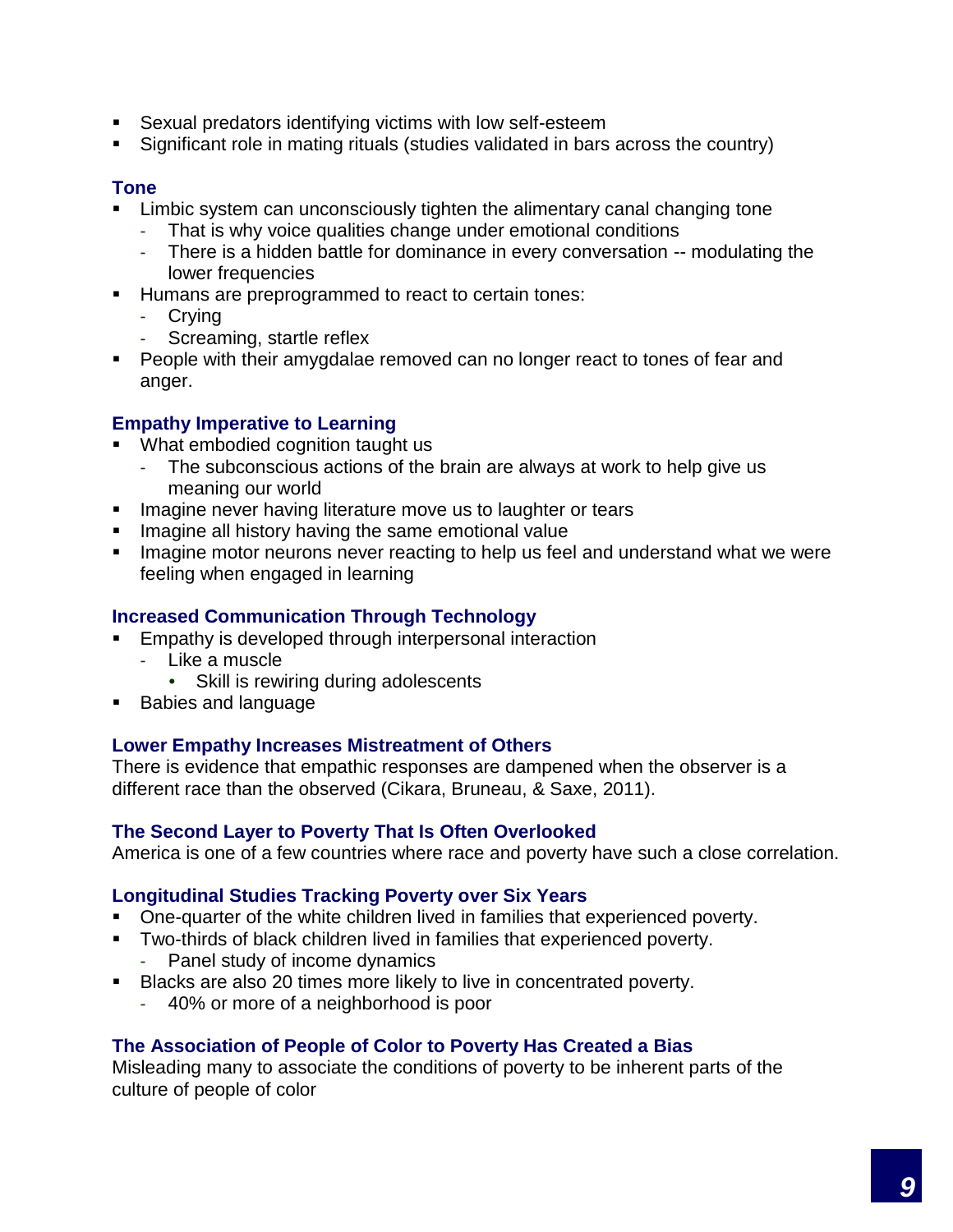## **The Brain Learns by Making Associations**

- **Implicit Bias** 
	- Things paired regularly you think of one; the brain automatically brings up the other
	- Without this ability, you could not navigate the world
	- The problem is that the brain automatically connects things you would not consciously want to be connected.

## **The Outcomes of Poverty Have Been Well Documented**

- Poorer academic performance
- Bad decision making
- Emotional and behavioral problems
- Aggression and drug use
- **Greater risk of emotional disorders**

## **Yale Child Study Center**

- Found that early education staff members tend to closely observe black students, especially black boys because challenging behaviors are expected.
	- Microsaccades
- **Preschool teachers expected negative behaviors even when no such behaviors** were present.

#### **Bias Creates Behavioral Expectations**

- Researchers presented school teachers with two fictional male student disciplinary records (Okonofua, & Eberhardt, 2015).
	- Records labeled with either a stereotypical black name or stereotypical white name.
	- Both fictional students had engaged in the same minor school violations.
		- Teachers felt more "troubled" by the offenses of the black student and recommended severe punishment for the black student after the second infraction even though the white student had the same identical record.

#### **Bias Outcomes**

- School data indicates disproportionate rates of disciplinary referrals and exclusionary practices for black boys that are not accounted for by other factors (Skiba, et al. 2011).
	- Black preschoolers are 3.6 times as likely to receive one or more suspensions than white preschoolers (U.S. Department of Education, Office of Civil Rights, 2016).
		- Black children comprise only 19% of preschool enrollment but comprise 47% of preschoolers suspended one or more times (Gilliam, W.S. et al. 2016).
- **The data only becomes more disparaging as black male students become older.**

#### **Curriculum and Bias**

Educators must consider how curriculums create collective memory and have, therefore, biased students unwittingly.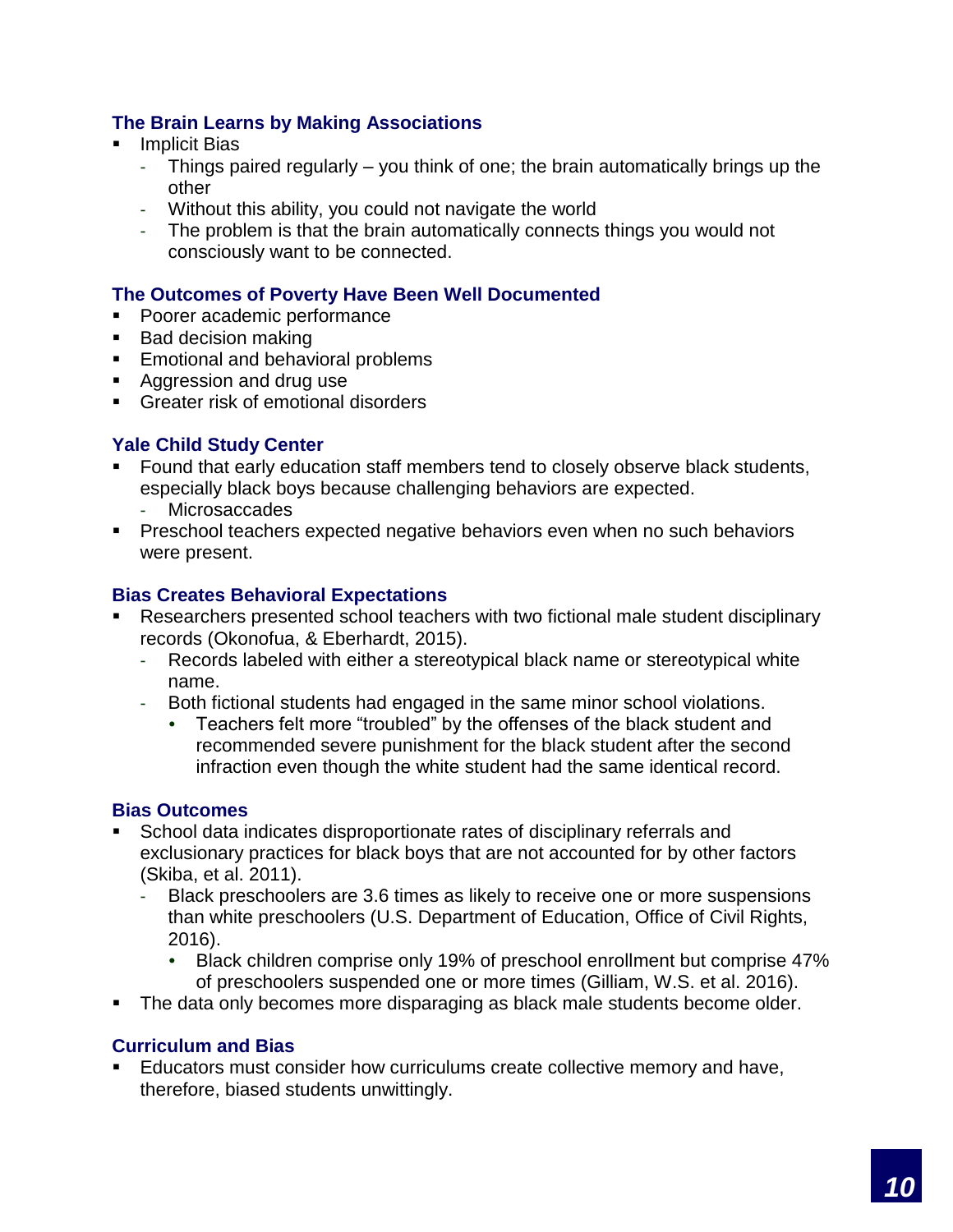- It is clear that the lessons of the past have not reshaped our collective conscious from the biases that plague American society.
- **EXT** If education maintains the status quo, it will pass on to the next generation a future that perpetuates the past.

#### **Brody Conducted a Neuroimaging Study**

- 119 blacks age 25
	- Families living in poverty received a 7-week in-home training during the child's early adolescence.
		- Help parents/caregivers learn nurturing skills
		- Teach effective ways to discipline their youth
		- Give youth a healthy future orientation and an increased appreciation of their parents/caregivers
		- Teach youth skills for dealing with stress and peer pressure
- **Outcomes** 
	- Larger volume size of hippocampus and amygdala into adulthood
	- Correlating with better life outcomes

#### **Synthetic Happiness**

Our psychological immune system designed to help us overcome trauma and regain contentment.



## **Horacio Sanchez**

President and CEO Resiliency Inc. Office Phone: 919-544-0616 Cell: 919-308-4298



*The Education Revolution is a timely book because it takes relevant findings in neuroscience and bridges the gap between brain science and education. The book illustrates how discoveries in neuroscience can be directly used to modify instruction and improve school climates to advance academic achievement and student behavior. The Education Revolution not only provides a clear explanation of relevant findings in neuroscience but also provides guidance through lesson plans that illustrate how the science can be incorporated into classroom management and instruction. The practical application of neuroscience illustrates that it is time for every teacher to join the Education Revolution!*

*Book Review*



*"Horacio Sanchez combines expertise in education, psychology, and neuroscience with extensive teaching experience and extraordinary insight into what*  makes us all behave the way we do. If we follow his expert advice in this book, a genuine Education *Revolution is truly possible--one that reveals the greatest learner each of us can be. Our best hope for the future is having each youth learn and live up to his full potential. This is a revolution we all need."*